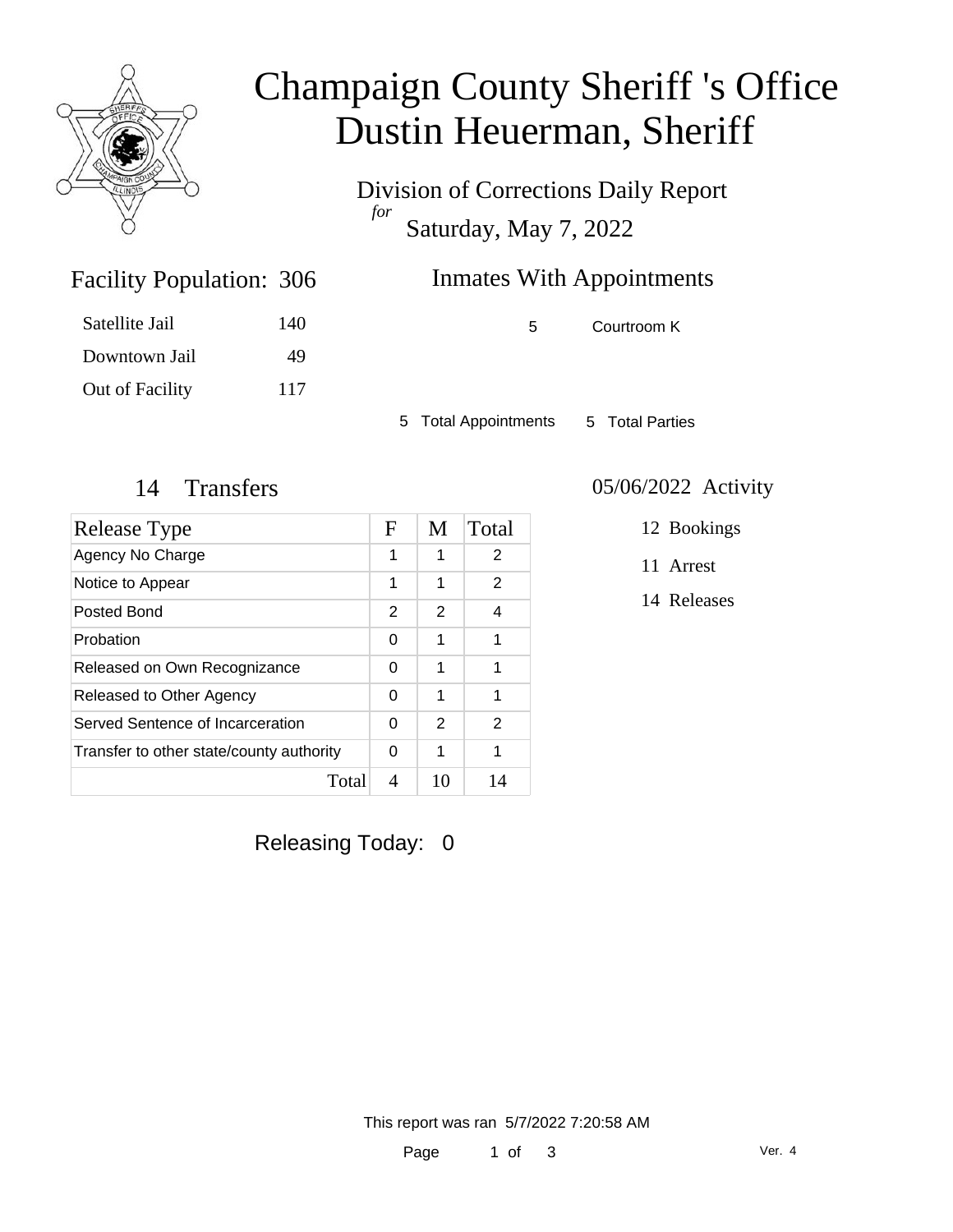

# Champaign County Sheriff 's Office Dustin Heuerman, Sheriff

Division of Corrections Daily Report *for* Saturday, May 7, 2022

#### Custody Status Count

- Civil Sentenced CCCC 1
- Electronic Home Dentention 17
	- Felony Arraignment 5
		- Felony Other 1
	- Felony Pre-Sentence 7
		- Felony Pre-Trial 243
	- Felony Pre-Trial DUI 5
	- Felony Sentenced CCSO 4
	- Felony Sentenced IDOC 6
		- Hold Other 2
	- Misdemeanor Arraignment 1
		- Misdemeanor Pre-Trial 6
			- Petition to Revoke 2
			- Remanded to DHS 5
				- Traffic Pre-Trial 1
					- Total 306

This report was ran 5/7/2022 7:20:58 AM